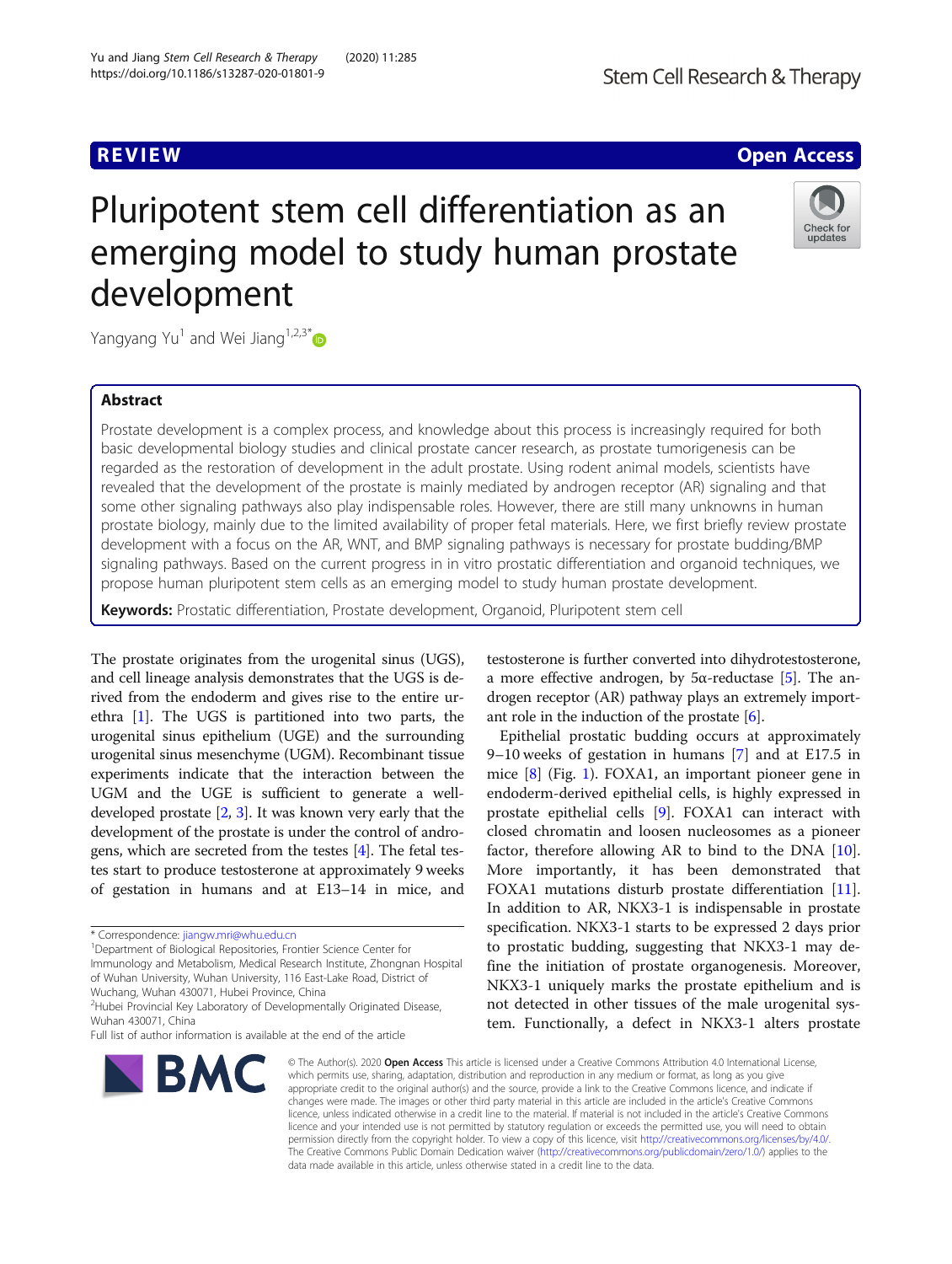<span id="page-1-0"></span>

weeks after gestation; E, embryonic day; P, postnatal day

development in mice [\[12](#page-5-0)]. In addition, the combination of AR, FOXA1, and NKX3-1 is identified as a driver for prostate organogenesis by a computational system approach named the Master Regulator Inference algorithm [[13\]](#page-5-0). Moreover, these master regulators are used to reprogram induced epithelial cells derived from mouse fibroblasts into prostate tissue. These reprogrammed prostate-like cells exhibited appropriate histological and molecular properties of the prostate after grafting into a mouse model [[13\]](#page-5-0).

The next key events after prostatic budding are ductal outgrowth and branching morphogenesis. Budding starts during late fetal development, and the most prominent bud outgrowth occurs during the first two postnatal weeks in rodents [[14\]](#page-5-0). The elongation and branching morphogenesis of human prostatic buds starts at 11 weeks of gestation and peaks at 16 weeks of gestation. In contrast to that in rodents, most of the prostate epithelium in humans is in the form of canalized ducts undergoing secretory cytodifferentiation before birth [[15\]](#page-5-0). The theory of branching and annihilating random walks (BARWs) describes a process whereby the active tips elongate in all directions to randomly form ducts; ducts can branch through stochastic tip bifurcation at any moment or terminate when the tips meet with an existing duct [\[16](#page-5-0)]. The duct network can greatly maximize the exchange surface between the prostate epithelium and lumen. This model explains duct network heterogeneity and its spatiotemporal pattern. The FGF10/FGFR2IIIB interaction is reported to upregulate the expression of SHH and BMP7, which together contribute to duct branching morphogenesis. Additionally, SHH can downregulate FGF10 expression as a negative feedback loop and upregulate BMP4 expression, which controls duct elongation [[17\]](#page-5-0). In addition, PI3K/mTOR signaling is required for prostate epithelial invasion and therefore regulates prostatic branching morphogenesis [\[18](#page-5-0)].

## AR/WNT/BMP signaling pathways in prostate development

AR is the most studied signal in both prostate development and prostate cancer. AR is recognized as a nuclear receptor but only enters the nucleus upon binding with androgen hormones and then exerts its function as a tran-scription factor [\[19\]](#page-5-0). Immediately after sex determination, dihydrotestosterone converted from testosterone by 5αreductase binds to AR to activate the expression of NKX3-1, FOXA1, PSA, and other prostatic genes, therefore promoting prostate budding, branching morphogenesis, and maturation [\[20\]](#page-5-0). Testicular feminization mutant (Tfm) mice carrying a natural defect in the AR locus show an absence of prostatic buds, indicating the essential role of AR [\[21](#page-5-0)]. Conditional deletion of AR in both stromal fibroblasts and smooth muscle cells can impair branching morphogenesis in a mouse model [[22\]](#page-5-0), suggesting an additional critical role in subsequent ductal branching morphogenesis. In addition, AR and circulating androgens are both abundant in the UGS of male mice, while only the level of circulating androgens is quite low in females, which suggests that androgens play a priming role. In support of this notion, exogenous dihydrotestosterone can induce prostatic budding in the UGS of both wild-type female mice and Tfm male mice [\[23\]](#page-6-0). Androgenindependent signals are involved in prostate initiation and budding. The WNT signaling pathway is one of the most important signaling pathways playing a dominant role in cell fate determination [\[24\]](#page-6-0). The canonical WNT signaling pathway depends on the translocation of the β-catenin protein (encoded by the CTNNB1 gene), and nuclear βcatenin forms a complex with members of the TCF/LEF family to activate the transcription of WNT target genes [[25](#page-6-0)]. The WNT signaling pathway regulates prostate specification and subsequent prostatic budding and epithelial branching morphogenesis as well as prostate stem cell self-renewal. Several WNT ligands and the WNT upstream regulator R-spondin 3 are present in the lower urogenital tract during prostate development and are more abundant in the male UGS than in the female UGS [[26](#page-6-0)]. The β-catenin and WNT/β-catenin-responsive downstream genes Axin2 and Lef1 are highly expressed in the prostatic bud epithelium and colocalize with NKX3-1. Moreover, treatment of UGS explant cultures with a WNT antagonist, such as DKK1, not only decreases the number of prostatic buds but also inhibits NKX3-1 expression, indicating critical roles for WNT/β-catenin during prostate specification and bud formation [[27](#page-6-0)].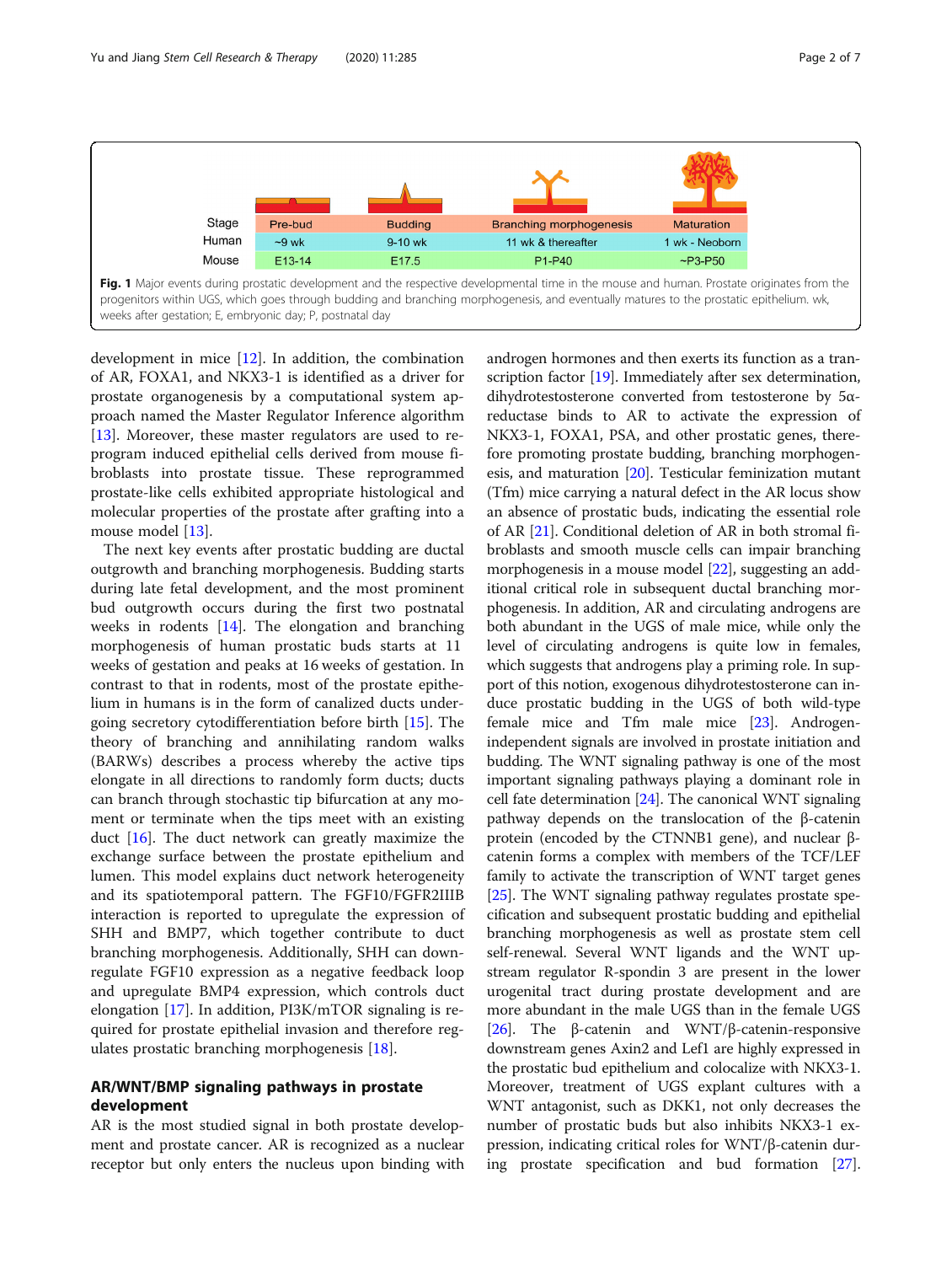Conditional deletion of β-catenin in the E15.5 mouse UGS prevents prostatic differentiation and bud formation. Interestingly, pretreatment of the mouse E15.5 UGS with dihydrotestosterone for 24 h can result in rudimentary bud formation, even after inducing β-catenin deletion by tamoxifen treatment [\[27\]](#page-6-0). This indicates that β-catenin is required for initiating prostate differentiation but not for subsequent prostate gland formation. Supporting this conclusion, the specific deletion of β-catenin in adult luminal epithelial cells in the prostate gland in Probasin-Cre mice does not affect glandular homeostasis [\[28\]](#page-6-0). However, treatment of cultured postnatal rat ventral prostates with either the WNT agonist WNT3A or WNT antagonist DKK1 leads to a significantly reduced number of branches [[29](#page-6-0)], suggesting a delicate dosing effect of WNT signaling on prostatic epithelial branching morphogenesis. In addition, the noncanonical WNT/calcium pathway, in which noncanonical WNT ligands such as WNT4, WNT5A, and WNT11 mediate the induction of intracellular Ca2+ transients to activate the Ca2+-sensitive kinases CAMK2 and PKC [[30](#page-6-0)], also plays a role in building a unique branch pattern during prostate branching morphogenesis. WNT5A is mainly expressed at the distal tips, and ex vivo experiments show that WNT5A treatment does not affect prostate bud initiation but regulates the size and number of buds [[31\]](#page-6-0).

The BMP signaling pathways is necessary for prostate budding/BMP signaling pathway is also critically involved in prostate development. BMP4 is highly expressed in the male UGS from E14 to birth. Exogenous BMP4 can inhibit prostate ductal budding in a dose-dependent manner, and in BMP4 haplo-insufficient adult mice, the prostate contains an increased number of duct tips [\[32](#page-6-0)]. These data demonstrate that the BMP signal inhibits prostate ductal budding to ensure an appropriate number of ductal tips for normal prostate development. In addition, activin A is weakly expressed during development, but its expression is upregulated in the prostatic epithelium during puberty. Follistatin and activin receptors are expressed throughout the prostatic epithelium. Functionally, activin A can inhibit prostatic branching in prostate organ cultures, but follistatin, an activin-binding protein that inhibits TGFβ signaling, can increase branching in vitro [[33](#page-6-0)]. Taken together, these data suggest that the TGFβ/BMP signaling pathway negatively regulates prostatic ductal branching morphogenesis.

BMP signaling pathways synergistically determine prostate development/BMP signaling pathways synergistically determine prostate development (Fig. 2). Conditionally knocking out β-catenin in the UGS results in undetectable NKX3-1 expression, but AR is still highly expressed [[28](#page-6-0)]. These results indicate that prostate lineage specification depends on WNT/β-catenin signaling even when the AR signaling pathway is active. However, after the completion of prostate lineage commitment, prostate development can occur without the canonical WNT signaling pathway [[28](#page-6-0)]. Both ex vivo and tissue implantation experiments demonstrate that when AR is deleted in AXIN2-expressing mouse prostate cells, the formed prostates are relatively small and immature  $[34]$ . This indicates the indispensable role for AR in WNT-responsive cells during all the stages of prostate development. In the prostate cancer cell line LNCaP, WNT3A treatment can promote AR binding to the promoter regions of WNT target genes such as MYC and CYCLIN D1; additionally, AR and β-catenin can be recruited to the promoter and enhancer regions of the AR target gene PSA [[35](#page-6-0)]. Another report also noted that WNT/β-catenin could increase AR expression through the binding of LEF1 to the promotor of AR [\[36](#page-6-0)]. In addition, active WNT/β-catenin can activate BMP signaling in prostatic bud tips to inhibit inappropriate prostatic budding and together ensure the initiation of prostate development [\[37](#page-6-0)]. β-catenin transcriptionally upregulates the expression of TGFβ2, TGFβ3, and BMP4 in prostate stromal cells, and the activated TGFβ pathway suppresses basal cell proliferation  $[37, 38]$  $[37, 38]$  $[37, 38]$ . The TGF $\beta$  and AR signaling pathways in the stroma can affect the WNT signaling pathway, which helps to limit prostatic regression [\[39\]](#page-6-0). Therefore, a balance between the WNT and TGFβ/BMP signaling pathways is necessary for prostate budding.

## Prostate lineage differentiation from pluripotent stem cells

Current knowledge on prostate development is mainly derived from rodent animal models and prostate cancer cell



Fig. 2 Crosstalk between key signal pathways during prostatic budding. AR signaling pathway activates canonical WNT signaling, which in turn activates the master regulator NKX3-1 to that drives prostatic budding from UGE. In addition, WNT signaling can directly promote AR signal or indirectly inhibit AR signal by activating BMP signal which inhibits AR and prostate ductal budding. AR/WNT/BMP work together to ensure an appropriate number of ductal tips for normal prostate development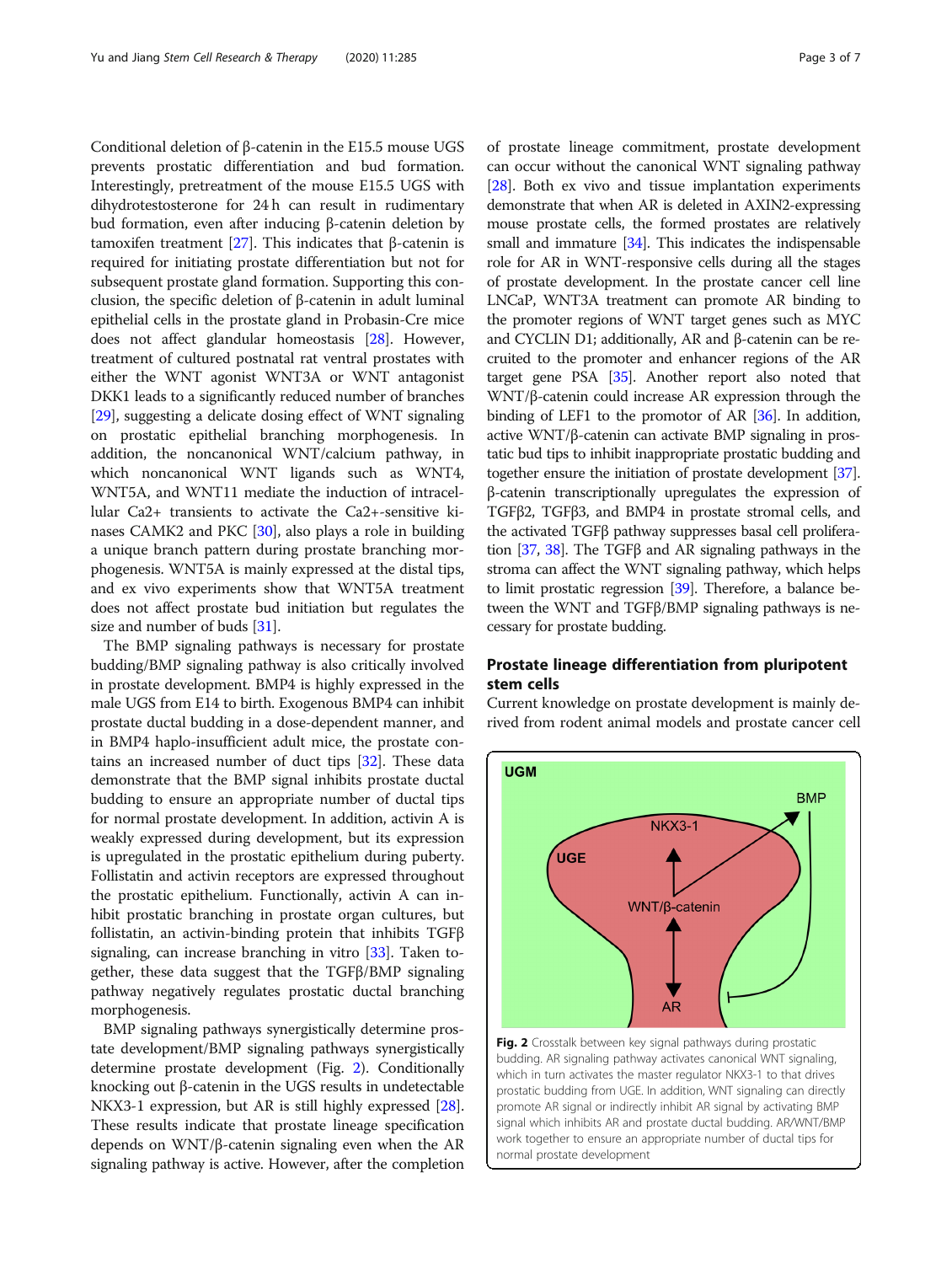<span id="page-3-0"></span>lines; however, there are significant differences between the human prostate and rodent prostate, such as differences in histology and morphology. Limited by the shortage of human prostate materials, especially embryonic specimens, a more widespread method is urgently required. Human pluripotent stem cells, including embryonic stem cells (ESCs) and induced pluripotent stem cells (iPSCs), harbor the capacity to undergo multilineage differentiation to generate almost all cell types composing the body. Therefore, human pluripotent stem cells may provide a promising source to study human prostate development (Fig. 3). As early as 2006, a study by Taylor et al. showed that human ESCs are able to differentiate into the prostatic lineage by utilizing a co-transplantation assay [[40](#page-6-0)]. They constructed a hetero-species recombinant tissue composed of the mouse UGM or rat seminal vesicle mesenchyme and human ESCs under the renal capsule of immunodeficient mice and observed prostate-like tissue within 8–12 weeks. Key transcription factors such as AR and NKX3-1 and the epithelial cell markers P63, CK8, and CK18 were detected at 4 weeks, while a mature prostate that expressed prostate-specific antigen (PSA) and exhibited prostate layer structures appeared 8–12 weeks after grafting [[40](#page-6-0)]. However, this approach utilized co-culture and transplantation and was inefficient, hindering further mechanistic study and applications.

Prostate organogenesis is a stepwise process. The prostate arises from the UGS, which is a caudal extension of the endoderm-derived hindgut  $[1]$  $[1]$ . It was demonstrated that definitive endoderm specification is mainly controlled by the NODAL/SMAD signaling pathway [\[41](#page-6-0)]. Consistently, human ESCs can be efficiently differentiated into the definitive endoderm lineage upon activin A treatment in low-serum cultures [\[42](#page-6-0)]. The endoderm germ layer is an undetermined sheet of cells, it forms a primitive tube and becomes regionally specified along the anterior-posterior axis later, and FGF signaling is

necessary for establishing the posterior endoderm [\[43](#page-6-0)]. In addition, high β-catenin activity is observed in the posterior endoderm and inhibits the foregut fate [\[44](#page-6-0)]. Therefore, agonists of FGF and WNT signals are used to differentiate the definitive endoderm into CDX2-positive hindgut lineages [[45](#page-6-0)].

Although many achievements have been made in efficiently differentiating human ESCs/iPSCs into the definitive endoderm and hindgut, there are very few reports on the directed differentiation from the hindgut to the UGS and subsequently to the prostate lineage. The master signals of this process are still largely unknown, but some attempts have been made to elucidate this process. Inspired by the early success achieved in generating prostate lineage cells following co-transplantation of human ESCs and the rodent UGM [[40\]](#page-6-0), Hepburn and colleagues first generated prostate-derived human iPSCs and differentiated iPSCs into the definitive endoderm. Then, the differentiated endoderm cells were cocultured with the UGM in vitro. They observed increased efficiency of prostatic epithelial differentiation [[46](#page-6-0)]. However, there are still many problems in directed prostatic differentiation requiring further exploration.

stem cells are capable of generating a range of differentiated/stem cells are capable of generating a range of differentiated cells, including prostate lineages [[3](#page-5-0)]. A tissue recombination experiment using the UGM with adult bladder epithelia suggests that the UGM can induce bladder epithelial cells to form a prostate through a transdifferentiation mechanism that requires stromal TGF-β signaling to mediate epithelial WNT activity [\[47\]](#page-6-0). In addition, bladder urothelium differentiation from human ESCderived endoderm has been successfully achieved in vitro. Kang and colleagues first generated bladder urothelial cells from human ESCs under serum- and feeder-free conditions with retinoic acid, and the bladder urothelial cells highly expressed urothelium-specific genes such as UPIB, UPII,

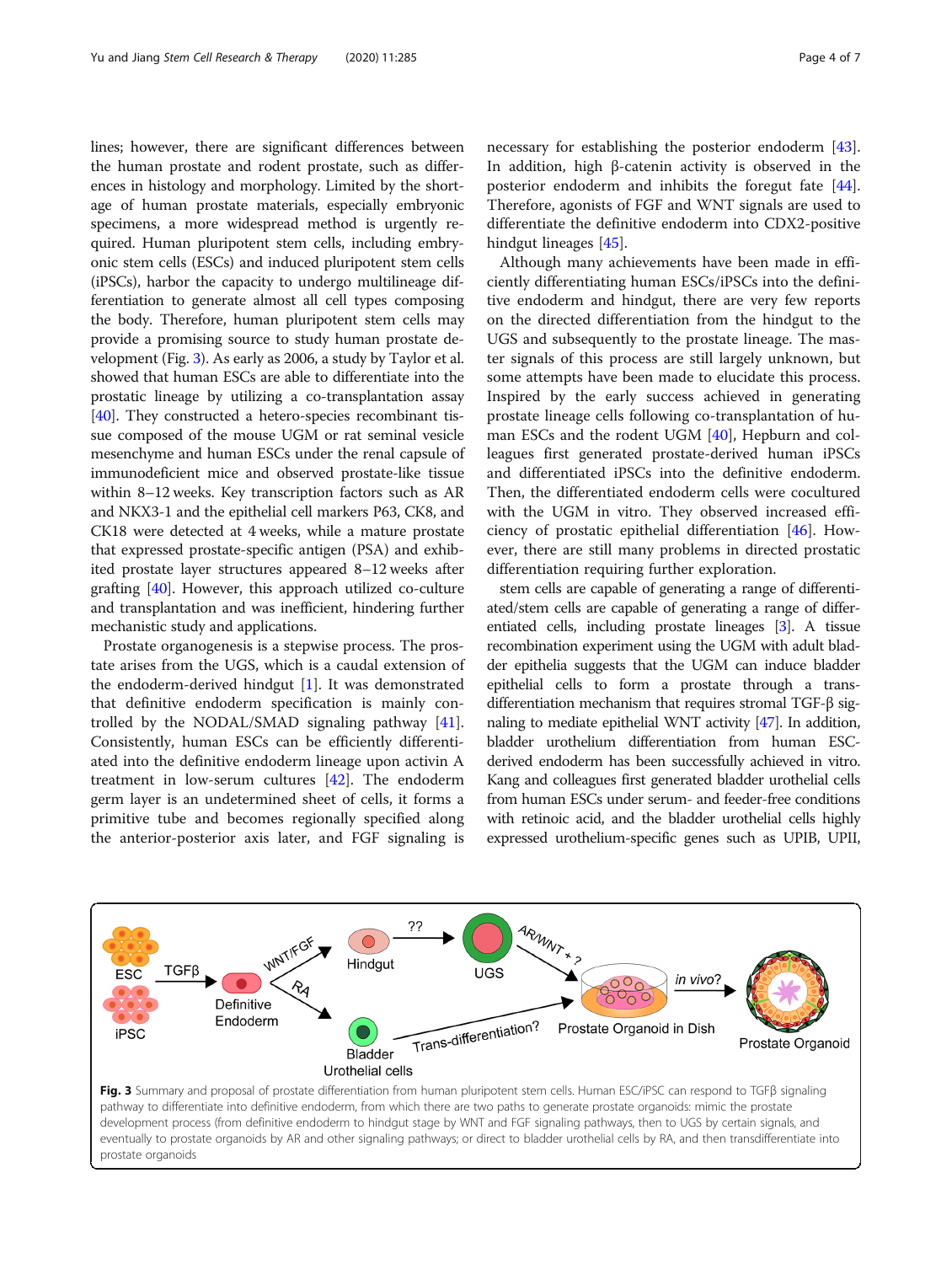<span id="page-4-0"></span>UPIIIA, P63, and CK7 [\[48](#page-6-0)]. This may represent an alternative approach to guide prostate generation from human ESCs/iPSCs (Fig. [3\)](#page-3-0).

## Prostate organoids

An organoid is an advanced technology that mimics the hallmarks, cell types, and even the structure and functions of real organs and hence provides an alternative in vitro model for developmental study and disease modeling [[49](#page-6-0)]. ESCs/iPSCs provide an ideal source to construct prostate organoids. Human ESC/iPSC-derived organoids can be used as powerful platforms in modeling human organ development and disease. For example, human gastric organoids have been generated in vitro from pluripotent stem cells through manipulation of the FGF, WNT, BMP, retinoic acid, and EGF signaling pathways as well as threedimensional culture. Generated gastric organoids have been used to identify novel signals that regulate early endoderm patterning or to study the function of the transcription factor NEUROG3 in gastric endocrine cell differentiation. Moreover, human gastric organoids have been used to mimic the pathophysiological response of the gastric epithelium to H. pylori, which manifests the potential of these organoids in drug discovery and modeling the early stages of gastric disease and even cancer [[50](#page-6-0)]. Similar achievements have been made in studying human lung development during gestation, recapitulating fibrotic lung disease in vitro by introducing the mutation in HPS1 that causes an early-onset form of intractable pulmonary fibrosis [\[51\]](#page-6-0) and modeling colonic familial adenomatous polyposis, which identified geneticin as a promising drug for APC-mutant patients [\[52\]](#page-6-0).

Prostate organoids can be derived from pluripotent stem cells, prostatic progenitor cells, or primary prostate biopsy samples (Fig. 4). Based on the strategy that the Rspondin 1-based WNT-activation culture method allows long-term propagation of murine and human prostate epithelium, both basal and luminal populations have been demonstrated to contain bipotent progenitor cells, therefore making it possible to establish murine and human prostate organoids in vitro. Basal- or luminalderived prostate organoids express AR, NKX3-1, and prostate epithelium layer markers including P63, CK5, and CK8 [[53\]](#page-6-0). Moreover, those organoids exhibit testosterone responsiveness upon dihydrotestosterone addition or withdrawal. Also, the Zeb1+ prostate epithelial cells are multipotent prostate basal stem cells that can selfrenew and therefore capable of generating functional prostate organoids at the single-cell level [[54\]](#page-6-0). Prostate organoids derived from iPSCs were successfully generated using a co-culture technique with the urogenital sinus mesenchyme, and early prostate organoids can be generated within several weeks [\[46](#page-6-0)].

Organoids can be used to study the functions of genes involved in prostate cancer initiation by gene editing [[55\]](#page-6-0). Genetic ablation studies reveal the indispensable role of Zeb1 in prostate development [[54\]](#page-6-0). In addition to normal prostate cells, a testosterone-responsive prostate organoid culture system derived from advanced prostate cancer tissue was developed to study prostate homeostasis and tumorigenesis [\[56](#page-6-0), [57](#page-6-0)]. Recent research has demonstrated that prostate stromal cells can increase organoid formation efficiency and influence organoid branching morphogenesis via cell-cell contact and secrete soluble growth factors that may regulate branching



wide application potentials and provide a valuable resource to study human development, model pathogenesis, and test drugs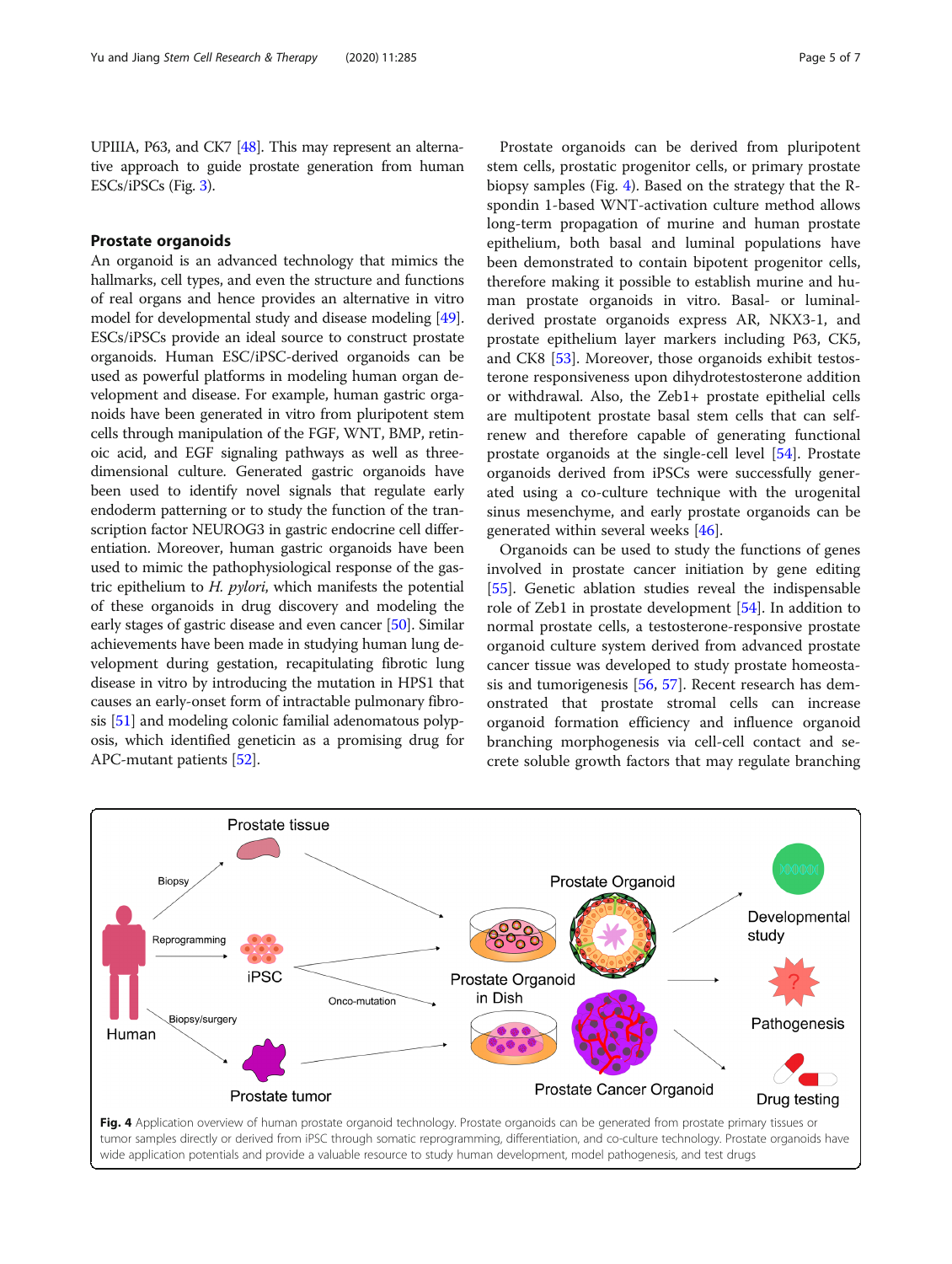<span id="page-5-0"></span>[[58\]](#page-6-0). This system provides a powerful model to study the functions of developmental regulators or oncogenes, such as MYC and AKT1 [\[55](#page-6-0)]. The high-throughput model can rapidly generate human prostate tissue ex vivo and in vitro, which makes it a better model for studying prostate development and disease than slow, inefficient, and laborious prostate organoids derived from primary cultures [\[46](#page-6-0)] (Fig. [4\)](#page-4-0).

## Conclusion

In this review, we have briefly introduced prostate development and summarized the major signaling pathways involved in prostate development and differentiation (i.e., the AR, WNT, and TGF-β/BMP signaling pathways). To advance our understandings of human prostate development and prostatic disease, prostate organoids based on human pluripotent stem cells would be a promising and valuable tool with some challenges.

#### Abbreviations

AR: Androgen receptor; UGS: Urogenital sinus; UGE: Urogenital sinus epithelium; UGM: Urogenital sinus mesenchyme; BRAW: Branching and annihilating random walks; Tfm: Testicular feminization mutant; ESC: Embryonic stem cell; iPSC: Induced pluripotent stem cell

#### Acknowledgements

We would like to thank Ran Liu and Guohua Cao for helpful input. We apologize to those scientists whose outstanding work is not mentioned in this review due to limited space. The authors declare no competing financial interests.

#### Authors' contributions

Yu wrote the manuscript and prepared graphs and figures with help from Jiang. Jiang supervised this study and finalized the manuscript. Both Yu and Jiang approved the final manuscript.

### Funding

This work was supported by grants from the National Natural Science Foundation of China (No. 31970608), the Fundamental Research Funds for the Central Universities, and the Medical Science Advancement Program of Wuhan University (No. TFJC2018002).

#### Availability of data and materials

All data analyzed in this study are included in this published article.

Ethics approval and consent to participate

Not applicable.

#### Consent for publication

Not applicable.

## Competing interests

The authors declare no competing interests.

### Author details

<sup>1</sup>Department of Biological Repositories, Frontier Science Center for Immunology and Metabolism, Medical Research Institute, Zhongnan Hospital of Wuhan University, Wuhan University, 116 East-Lake Road, District of Wuchang, Wuhan 430071, Hubei Province, China. <sup>2</sup>Hubei Provincial Key Laboratory of Developmentally Originated Disease, Wuhan 430071, China. <sup>3</sup>Human Genetics Resource Preservation Center of Wuhan University, Wuhan 430071, China.

## Received: 28 March 2020 Revised: 18 June 2020 Accepted: 1 July 2020 Published online: 16 July 2020

#### References

- 1. Seifert AW, Harfe BD, Cohn MJ. Cell lineage analysis demonstrates an endodermal origin of the distal urethra and perineum. Dev Biol. 2008;318(1): 143–52.
- 2. Cunha GR, Fujii H, Neubauer BL, Shannon JM, Sawyer L, Reese BA. Epithelialmesenchymal interactions in prostatic development. I. Morphological observations of prostatic induction by urogenital sinus mesenchyme in epithelium of the adult rodent urinary bladder. J Cell Biol. 1983;96(6):1662– 70.
- 3. Staack A, Hayward SW, Baskin LS, Cunha GR. Molecular, cellular and developmental biology of urothelium as a basis of bladder regeneration. Differentiation. 2005;73(4):121–33.
- 4. Feldman SC, Bloch E. Developmental pattern of testosterone synthesis by fetal rat testes in response to luteinizing hormone. Endocrinology. 1978; 102(4):999–1007.
- 5. Berman DM, Tian H, Russell DW. Expression and regulation of steroid 5 alpha-reductase in the urogenital tract of the fetal rat. Mol Endocrinol. 1995; 9(11):1561–70.
- 6. Lasnitzki I, Mizuno T. Prostatic induction: interaction of epithelium and mesenchyme from normal wild-type mice and androgen-insensitive mice with testicular feminization. J Endocrinol. 1980;85(3):423–8.
- 7. Kellokumpu-Lehtinen P, Santti R, Pelliniemi LJ. Correlation of early cytodifferentiation of the human fetal prostate and Leydig cells. Anat Rec. 1980;196(3):263–73.
- 8. Cunha GR, Donjacour AA, Cooke PS, Mee S, Bigsby RM, Higgins SJ, et al. The endocrinology and developmental biology of the prostate. Endocr Rev. 1987;8(3):338–62.
- 9. Gao N, Zhang J, Rao MA, Case TC, Mirosevich J, Wang Y, et al. The role of hepatocyte nuclear factor-3 alpha (Forkhead Box A1) and androgen receptor in transcriptional regulation of prostatic genes. Mol Endocrinol. 2003;17(8):1484–507.
- 10. Zhao JC, Fong KW, Jin HJ, Yang YA, Kim J, Yu J. FOXA1 acts upstream of GATA2 and AR in hormonal regulation of gene expression. Oncogene. 2016; 35(33):4335–44.
- 11. Adams EJ, Karthaus WR, Hoover E, Liu D, Gruet A, Zhang Z, et al. FOXA1 mutations alter pioneering activity, differentiation and prostate cancer phenotypes. Nature. 2019;571(7765):408–12.
- 12. Bhatia-Gaur R, Donjacour AA, Sciavolino PJ, Kim M, Desai N, Young P, et al. Roles for Nkx3.1 in prostate development and cancer. Genes Dev. 1999; 13(8):966–77.
- 13. Talos F, Mitrofanova A, Bergren SK, Califano A, Shen MM. A computational systems approach identifies synergistic specification genes that facilitate lineage conversion to prostate tissue. Nat Commun. 2017;8:14662.
- 14. Toivanen R, Shen MM. Prostate organogenesis: tissue induction, hormonal regulation and cell type specification. Development. 2017;144(8):1382–98.
- 15. Cunha GR, Vezina CM, Isaacson D, Ricke WA, Timms BG, Cao M, et al. Development of the human prostate. Differentiation. 2018;103:24–45.
- 16. Hannezo E, Scheele C, Moad M, Drogo N, Heer R, Sampogna RV, et al. A unifying theory of branching morphogenesis. Cell. 2017;171(1):242–55 e27.
- 17. Huang L, Pu Y, Alam S, Birch L, Prins GS. The role of Fgf10 signaling in branching morphogenesis and gene expression of the rat prostate gland: lobe-specific suppression by neonatal estrogens. Dev Biol. 2005;278(2):396– 414.
- 18. Ghosh S, Lau H, Simons BW, Powell JD, Meyers DJ, De Marzo AM, et al. PI3K/mTOR signaling regulates prostatic branching morphogenesis. Dev Biol. 2011;360(2):329–42.
- 19. Cutress ML, Whitaker HC, Mills IG, Stewart M, Neal DE. Structural basis for the nuclear import of the human androgen receptor. J Cell Sci. 2008;121(Pt 7):957–68.
- 20. Ekman P. The prostate as an endocrine organ: androgens and estrogens. Prostate Suppl. 2000;10:14–8.
- 21. Quigley CA, De Bellis A, Marschke KB, el-Awady MK, Wilson EM, French FS. Androgen receptor defects: historical, clinical, and molecular perspectives. Endocr Rev. 1995;16(3):271–321.
- 22. Lai KP, Yamashita S, Vitkus S, Shyr CR, Yeh S, Chang C. Suppressed prostate epithelial development with impaired branching morphogenesis in mice lacking stromal fibromuscular androgen receptor. Mol Endocrinol. 2012; 26(1):52–66.